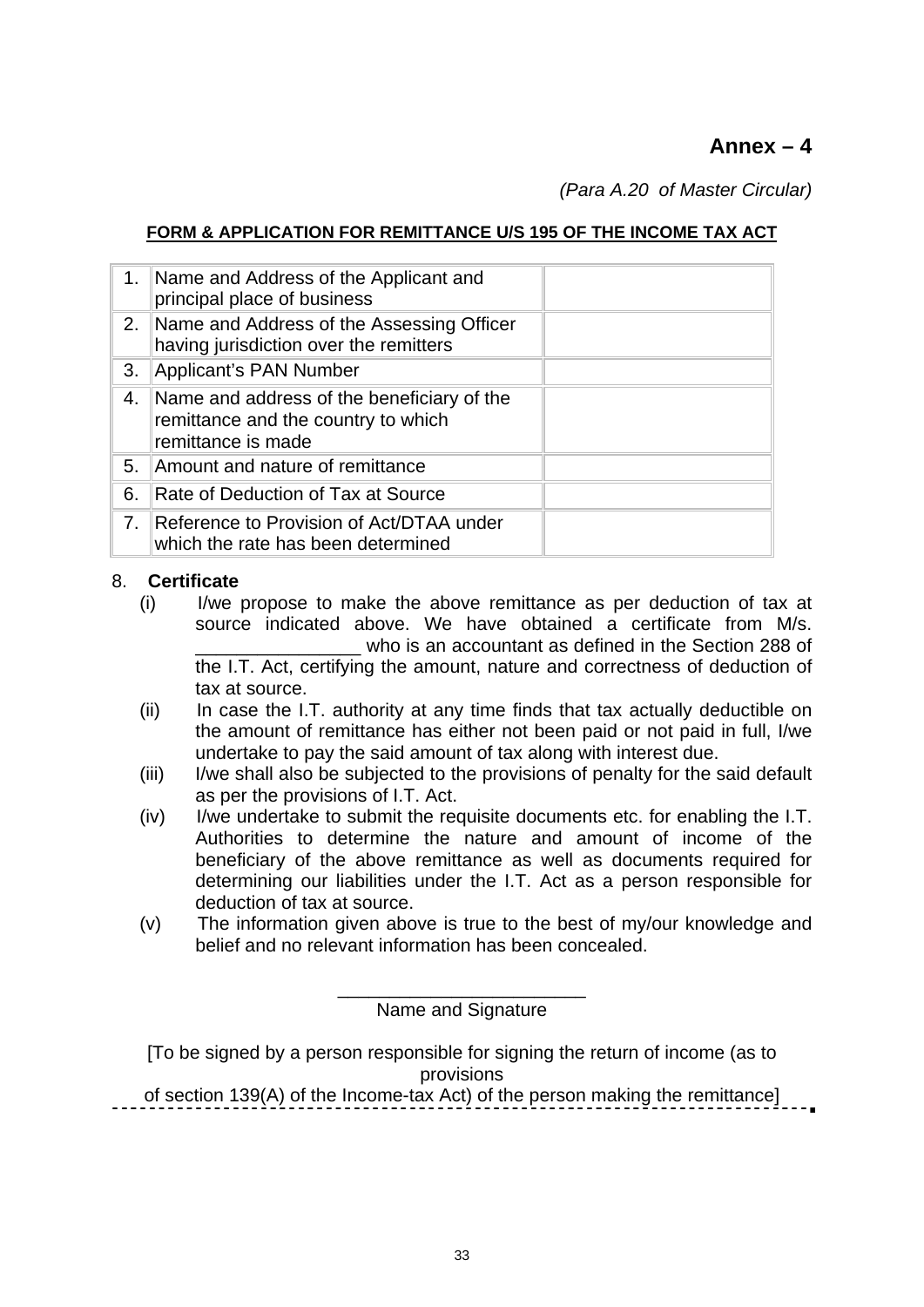# **CERTIFICATE**

I/We have examined the agreement (wherever applicable) between M/s  $($ remitters) and M/s

(beneficiary) requiring the above remittance as well as the relevant documents and books of accounts required for ascertaining the nature of remittance and for determining the rate of deduction of tax at source as per provisions of section 195. We hereby certify the following :

| 1. | Name and address of the beneficiary<br>of the remittance and the name of<br>foreign<br>which<br>the<br>country<br>to<br>remittance is being made.                                                                                                                                                                     |                                  |                     |                    |                      |
|----|-----------------------------------------------------------------------------------------------------------------------------------------------------------------------------------------------------------------------------------------------------------------------------------------------------------------------|----------------------------------|---------------------|--------------------|----------------------|
| 2. | Amount of remittance in foreign<br>currency indicating the proposed<br>date/month and bank through which<br>remittance is being made.                                                                                                                                                                                 |                                  |                     |                    |                      |
| 3. | Details of tax deducted at source,<br>rate at which tax has been deducted<br>and date of deduction.                                                                                                                                                                                                                   | Amount to be remitted            | Foreign<br>Currency | Indian<br>Currency | $^{\textregistered}$ |
|    |                                                                                                                                                                                                                                                                                                                       | Tax deducted at<br>source        |                     |                    |                      |
|    |                                                                                                                                                                                                                                                                                                                       | <b>Actual amount</b><br>remitted |                     |                    |                      |
|    |                                                                                                                                                                                                                                                                                                                       | Rate at which<br>deducted        |                     |                    |                      |
|    |                                                                                                                                                                                                                                                                                                                       | Date of Deduction                |                     |                    |                      |
| 4. | In case the remittance as indicated in<br>(2) above is net of taxes, whether tax<br>payable has been grossed up? If so,<br>computation<br>thereof<br>may<br>be<br>indicated.                                                                                                                                          |                                  |                     |                    |                      |
| 5. | If the remittance is for royalties, fee<br>for technical<br>services,<br>interest.<br>dividend, etc., the clause of the<br>relevant DTAA under which<br>the<br>remittance is covered along with<br>reasons and the rate at which tax is<br>required to be deducted in terms of<br>such clause of the applicable DTAA. |                                  |                     |                    |                      |
| 6. | In case the tax has been deducted at<br>a rate lower than that prescribed<br>under the applicable DTAA, the<br>reasons thereof.                                                                                                                                                                                       |                                  |                     |                    |                      |